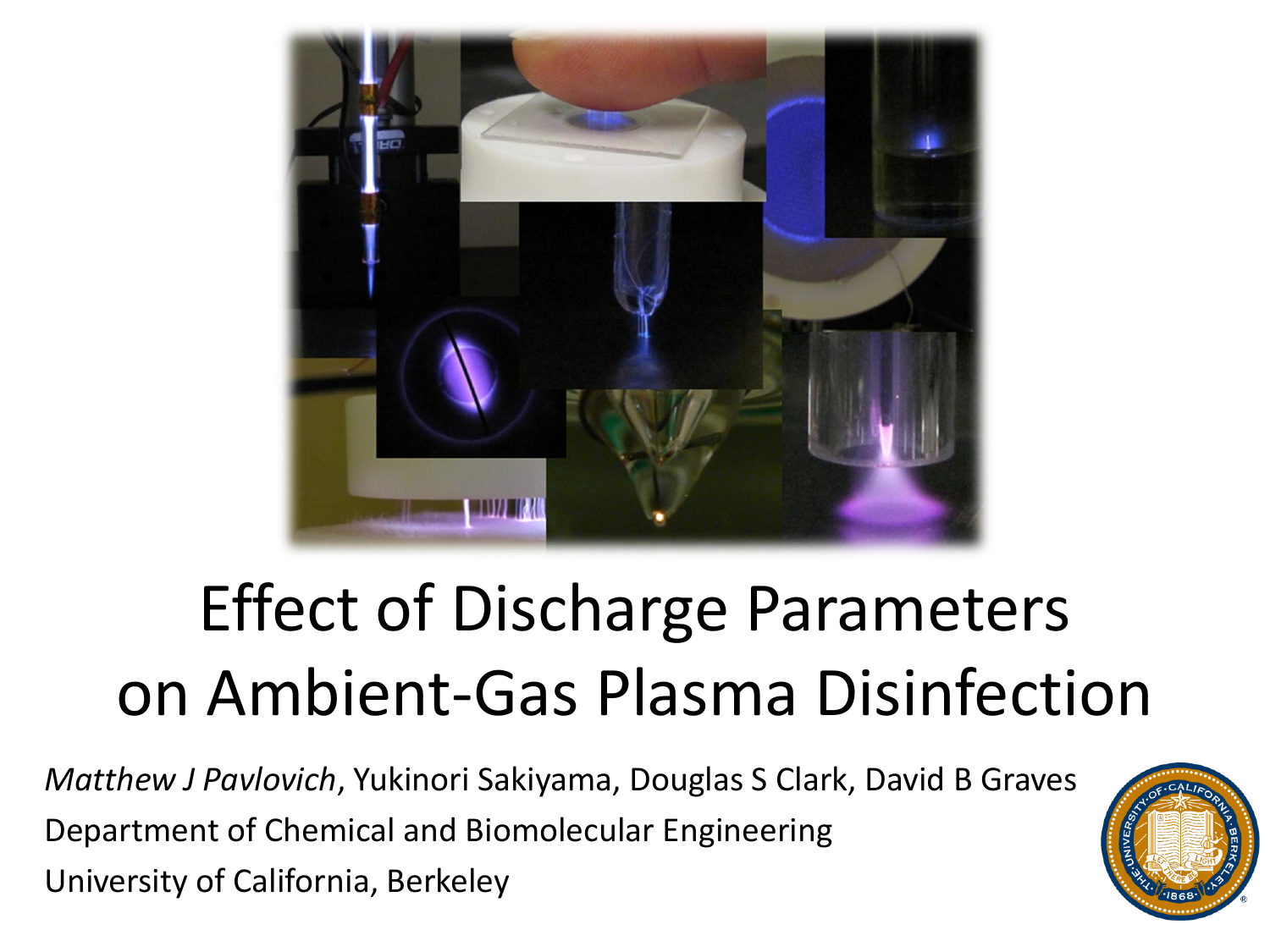## Overview of Ambient-Gas Plasma Disinfection

- Room-temperature, atmospheric-pressure air plasma
- Parallels innate-immune ROS/RNS
- Brief history:



- Early 20th century: *thermal* plasma for wound treatment
- 1996: *E. coli* disinfection in solution (M. Laroussi)
- 1998: *E. coli* disinfection on surfaces (J. R. Roth)
- 2007: Use of an "indirect" discharge (J. Engemann)
- 2009: Hand disinfection prototype (G. Morfill)

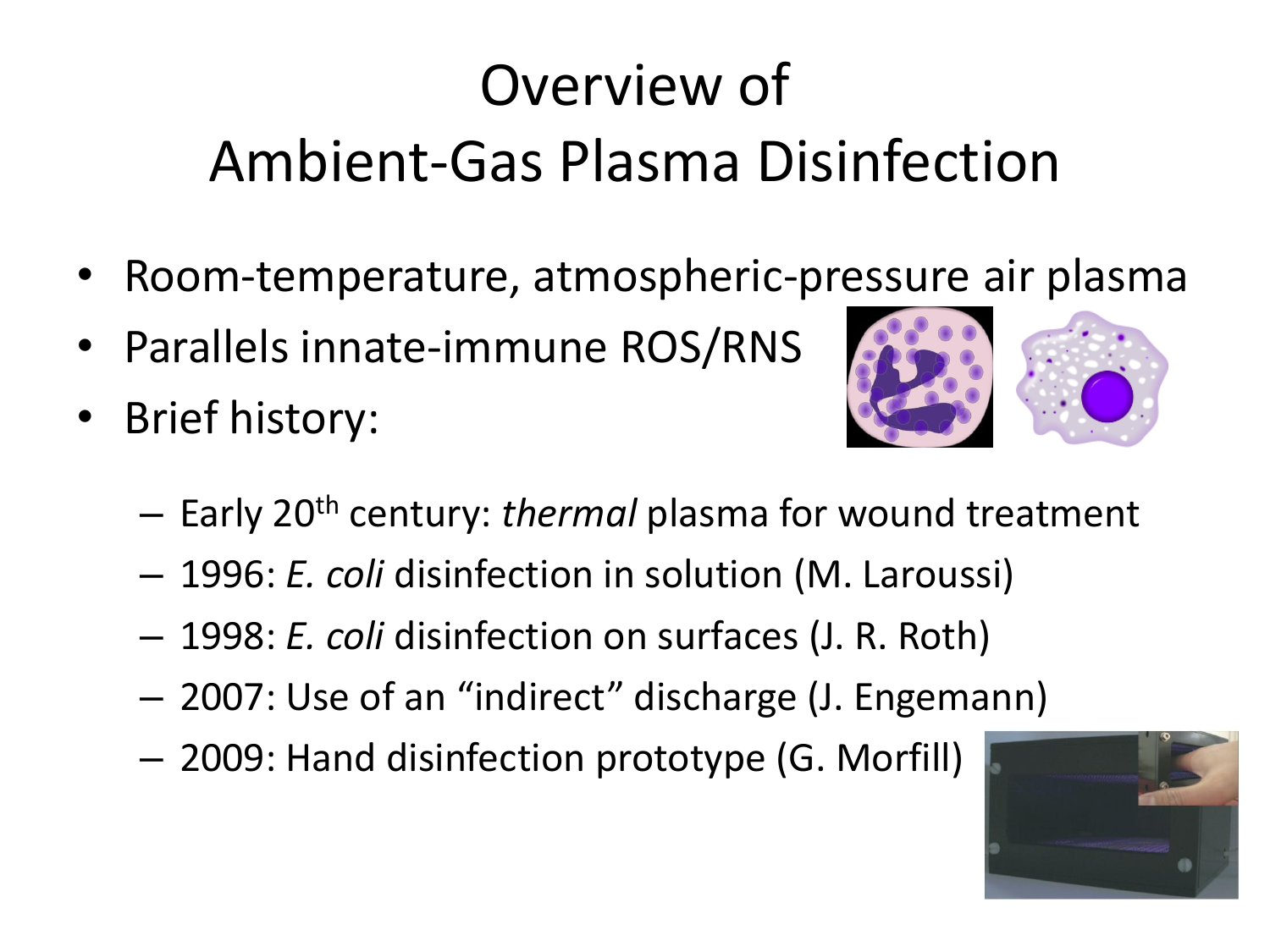# An Application of AGP Disinfection: Hospital Infection Control

- Nosocomial infections: staff as vectors, compromised immune systems, enclosed space
- 5-10% of patients; \$12,000 and 5-7 day increase per patient; 100,000 deaths/year
- Sensitive devices, chronic wounds, antibiotic-resistant bacteria
- 
- Scalable + Painless + Cheap Painless
	-
	- + No tissue damage?
- **Convenient**
- Broad activity
- + Circumvents evolved resistance









Isbary, *Br. J. Dermatol.* (2010) Centers for Disease Control and Prevention

http://emedtravel.files.wordpress.com/

http://www.travelizmo.com/ Public Health Image Library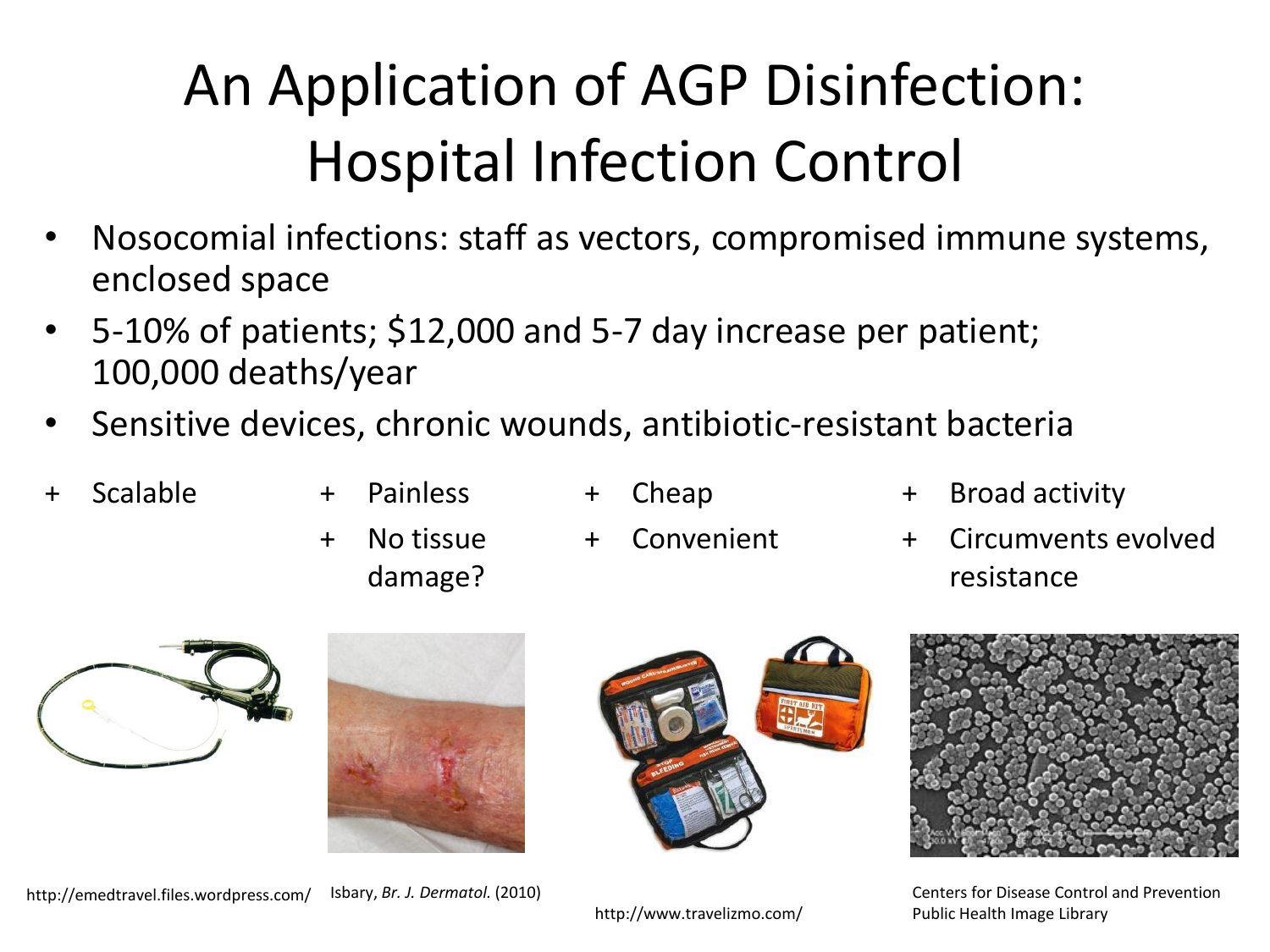### Ambient-Gas Plasma Generation: DBD Device



#### Direct mode

-Neutrals, ions -Electric fields -Filamentous discharge



#### Indirect mode

-Neutrals only -No direct electrical effect -Diffuse discharge

| <b>Parameter</b> | <b>Operating Range</b> |
|------------------|------------------------|
| Voltage, V       | $3.3 - 10$ kV          |
| Frequency, f     | $4 - 10$ kHz           |
| Power density, P | $0.5 - 1.5 W/cm2$      |
| Gap distance     | $1 \text{ mm}$         |
| Treatment time   | $30 - 300 s$           |

- How do the discharge mode and parameters affect the antimicrobial activity?
- Which conditions are most promising for clinical use?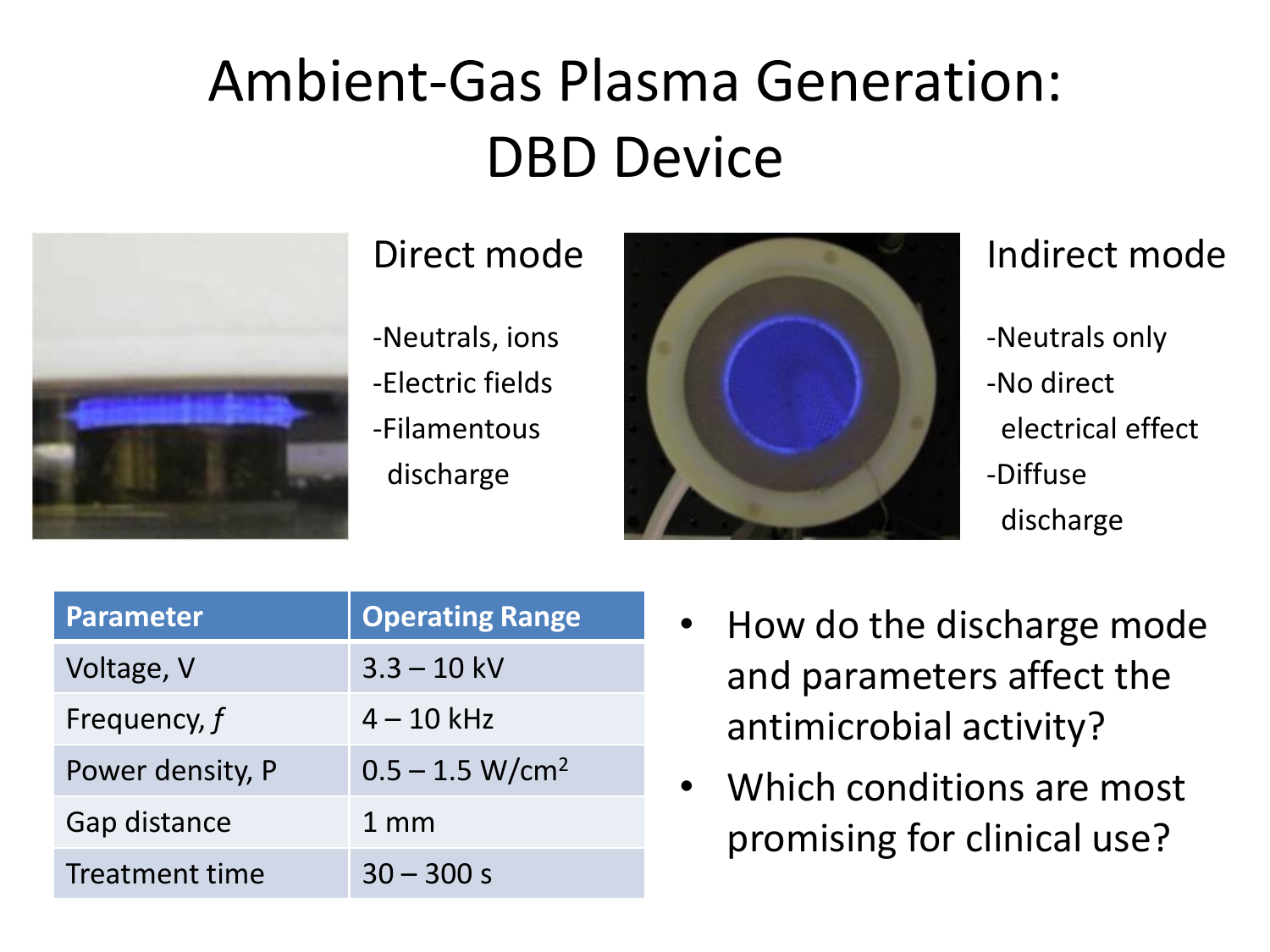## Surface Disinfection Experimental Setup

#### Procedure

- 1. Contaminate a surface with bacteria
- 2. Treat the surface with plasma
- 3. Remove the remaining bacteria by vortexing
- 4. Dilute, plate, and count colonies

#### Variables

- Discharge mode
- Plasma parameters (P, V, *f*)
- Type of surface (steel, rubber, skin)
	- Treatment time

#### Model organism



*Escherichia coli* K12

NIAID, Biodefense Image Library

#### Metric: Log reductions

 $\overline{\phantom{a}}$  $\int$   $\overline{\phantom{a}}$  $\setminus$  $\bigg($ *N*  $N^{\rm }_{0}$ log

Number of viable colonies in an untreated sample

Number of surviving colonies in a treated sample



If a hand sanitizer kills "99.9%" of bacteria, that's a 3-log reduction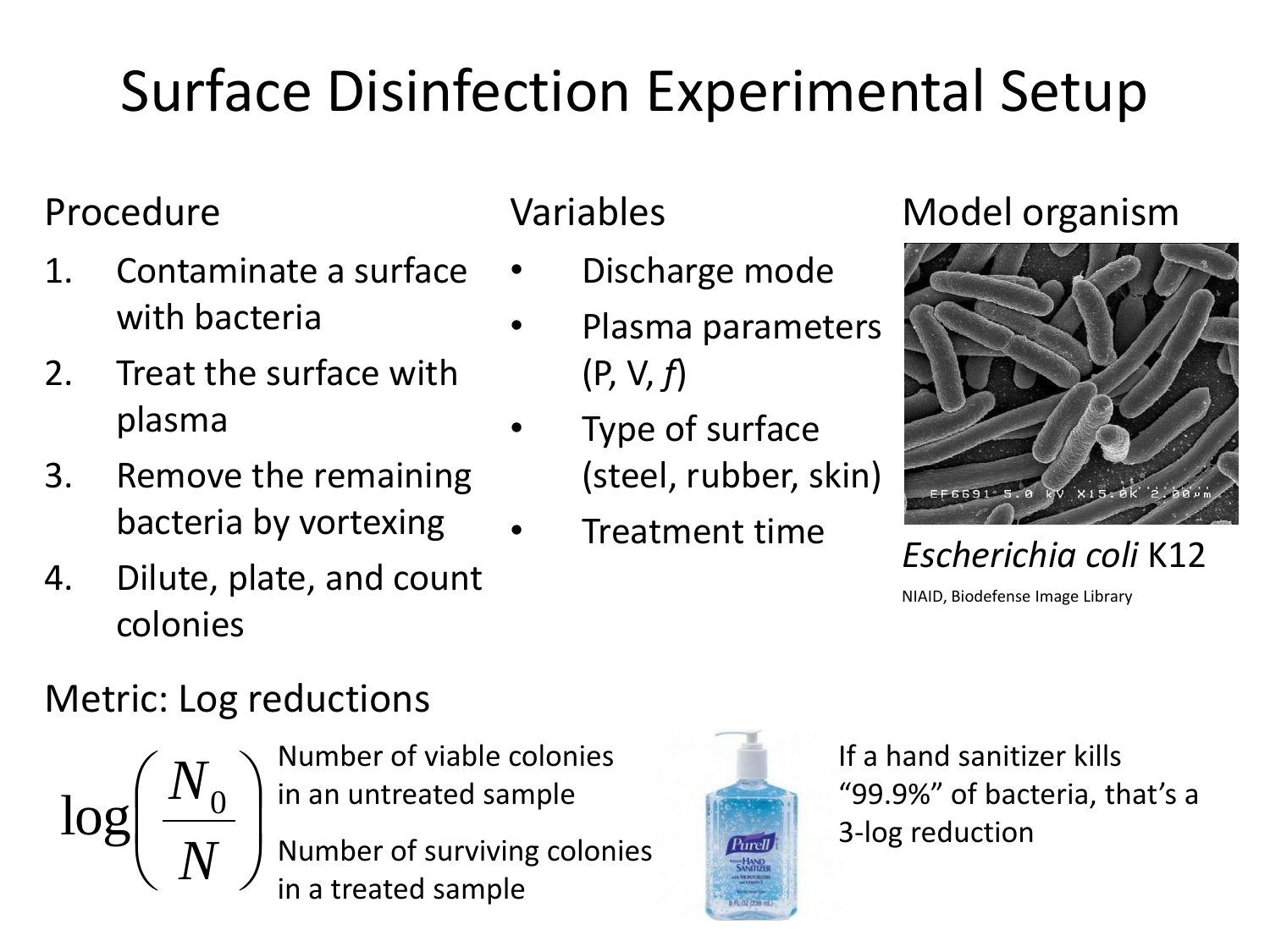### Indirect Mode Has Practical Advantages Over Direct Mode



- Similar killing in both modes
- Greater reproducibility, uniformity, and accuracy for indirect mode
- Indirect mode is more attractive for therapeutic applications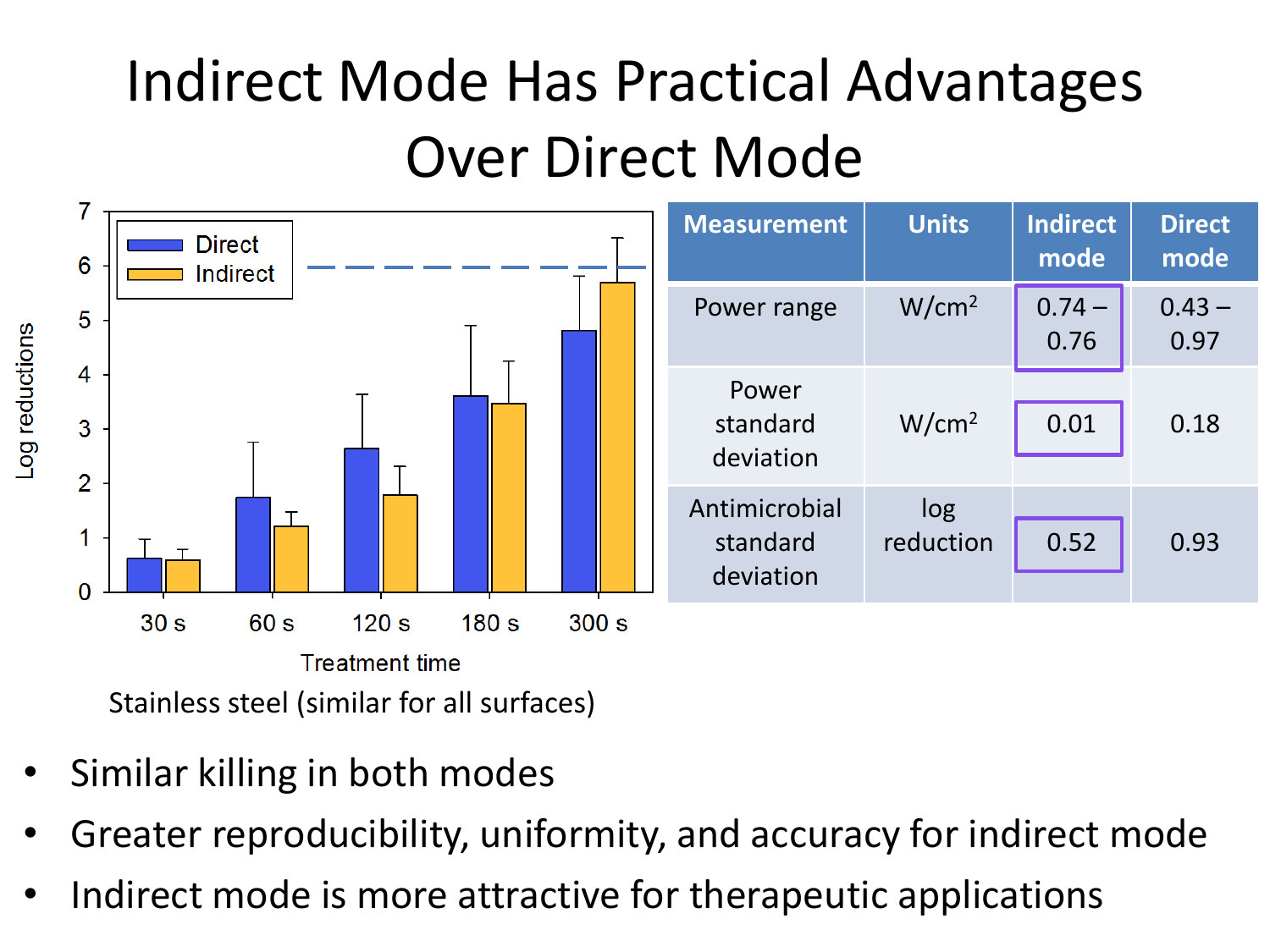### Plasma Parameters Have Little Effect on Antimicrobial Activity



- Similar killing at different V, *f* for a given P
- Similar killing for P within  $\pm$  30%
- Contact time (and therefore biological interaction) is important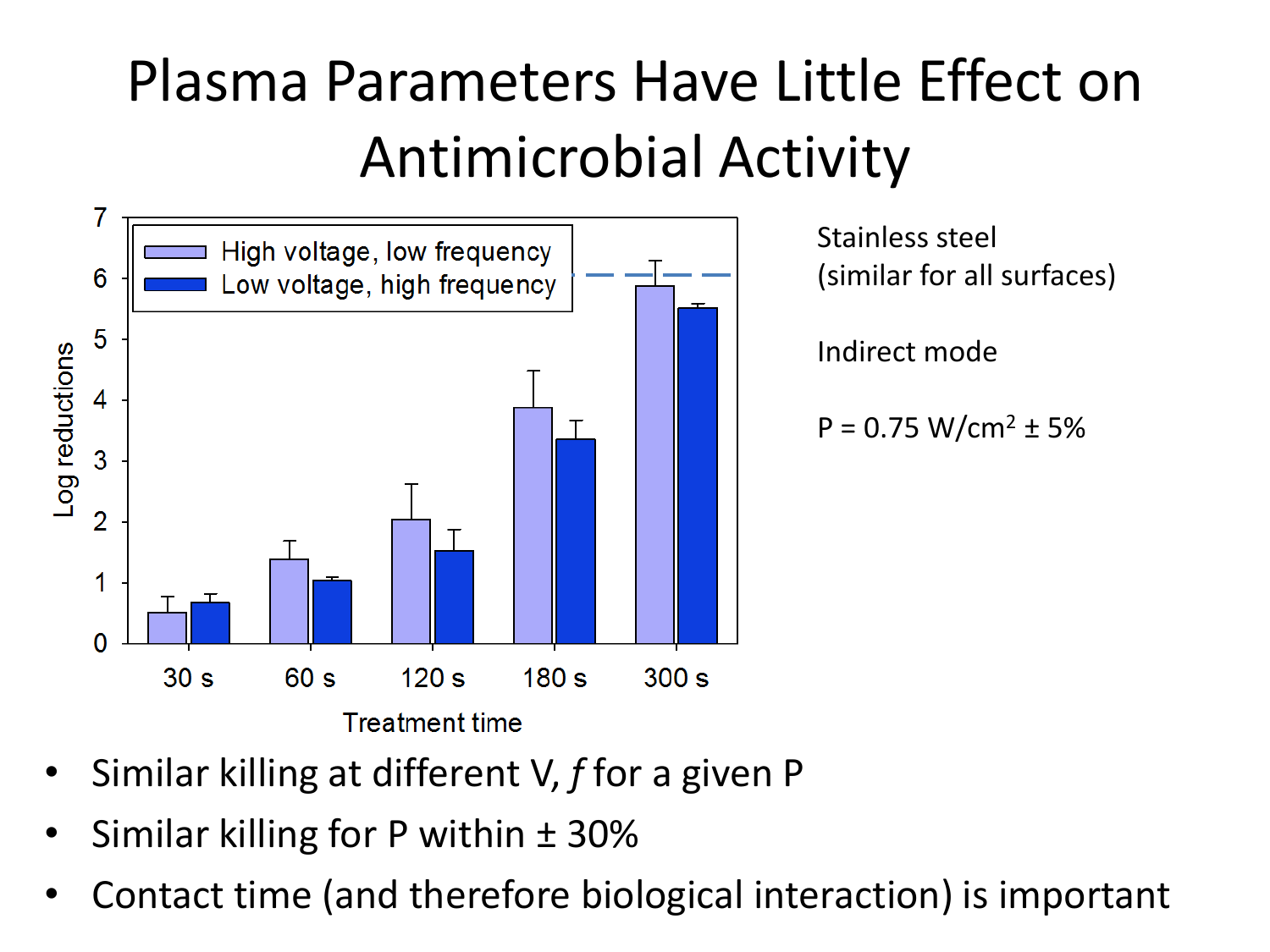### Plasma Parameters Have Little Effect on Antimicrobial Activity



- Similar killing at different V, *f* for a given P
- Similar killing for P within  $\pm$  30%
- Contact time (and therefore biological interaction) is important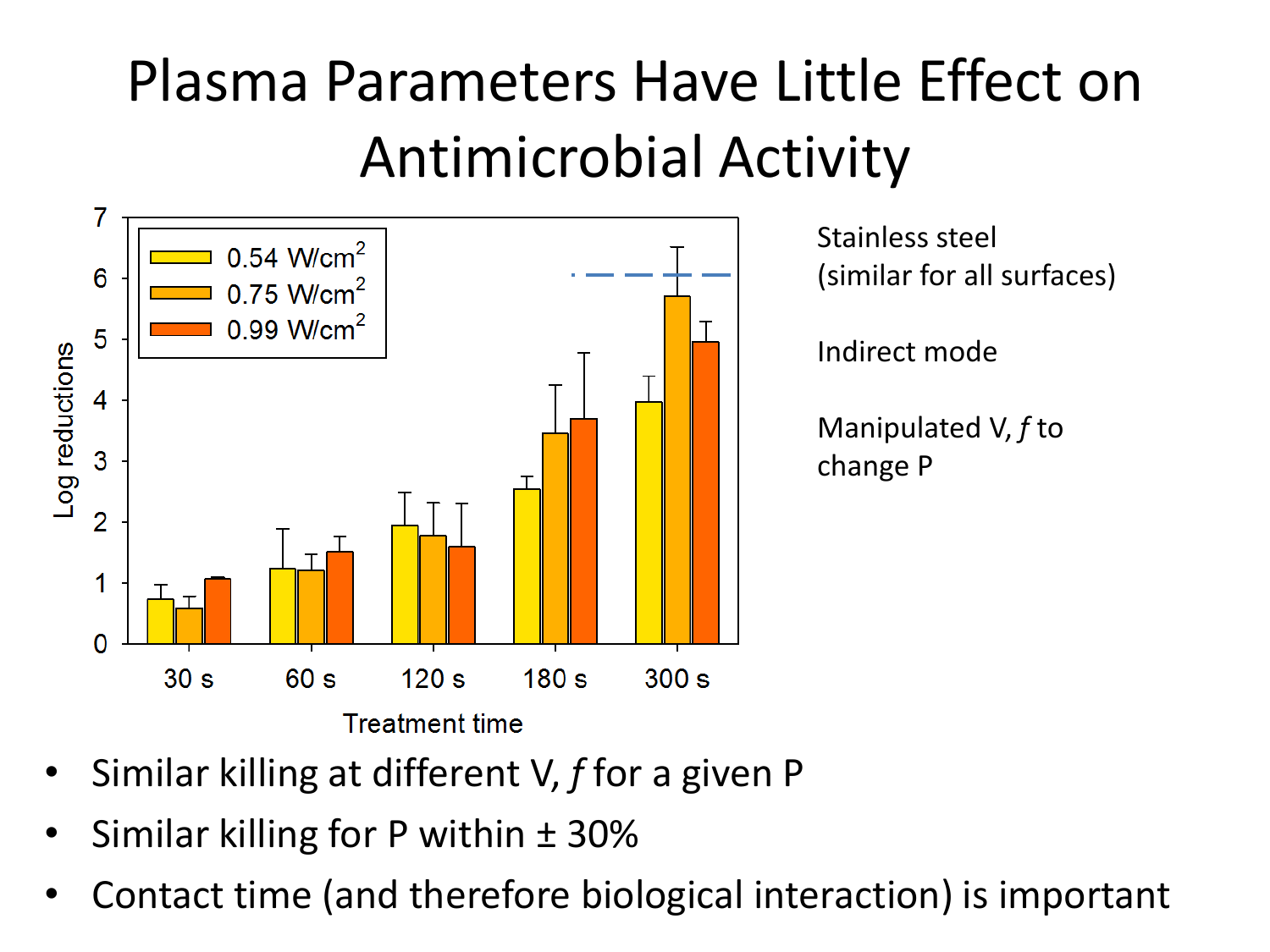### Plasma Disinfects Non-Biological Surfaces Better Than Biological Surfaces



- Similar performance on non-biological surfaces
- Significantly worse on pig skin
- Why? (Porosity, roughness, layers?)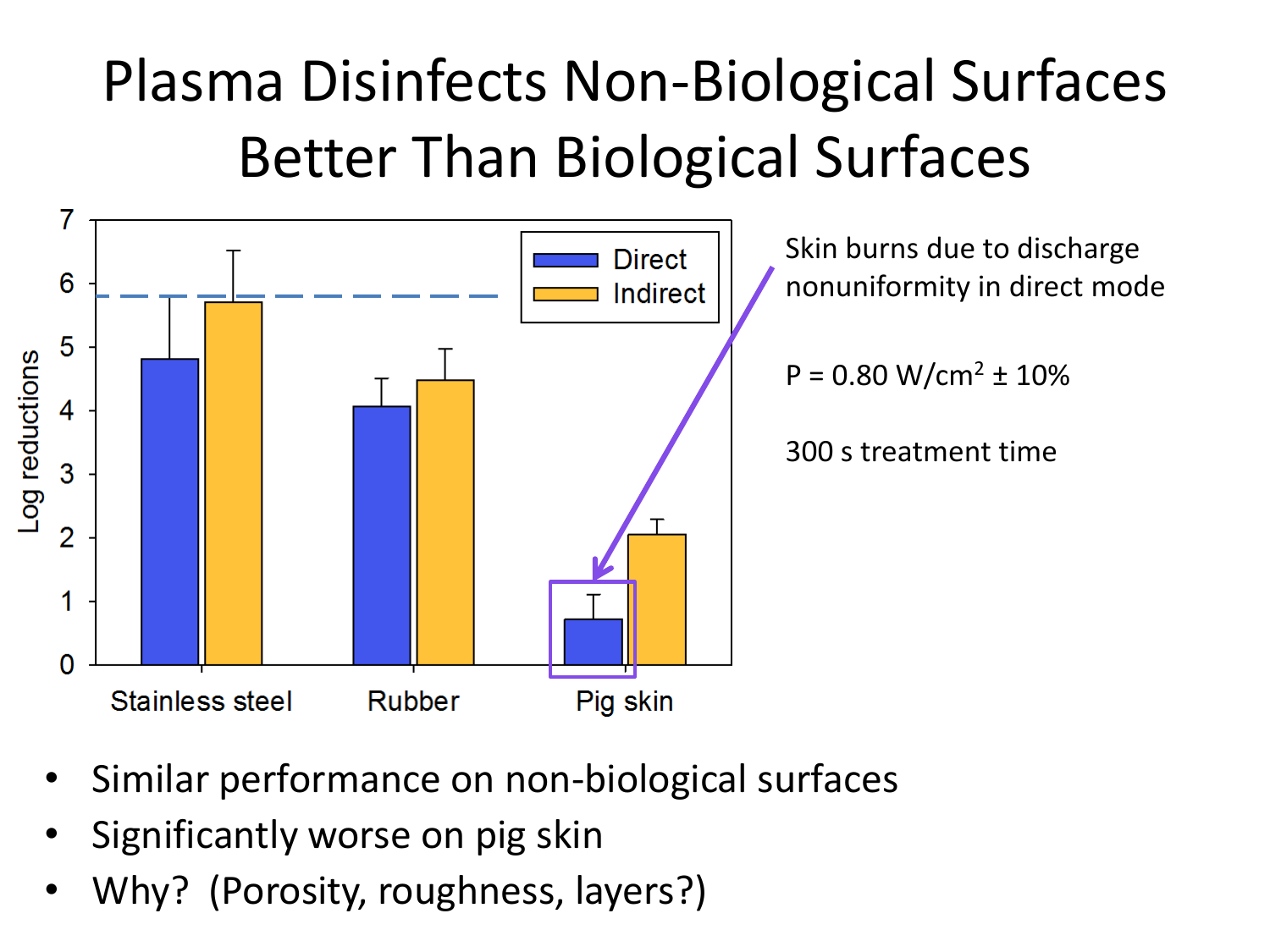### **Conclusions**

- Ambient-gas plasma presents a novel and potentially useful strategy for infection control
- Indirect-mode discharges have practical advantages over direct-mode
- Some surfaces are more amenable to disinfection than others
- Contact time is the most important controllable parameter for determining the antimicrobial effect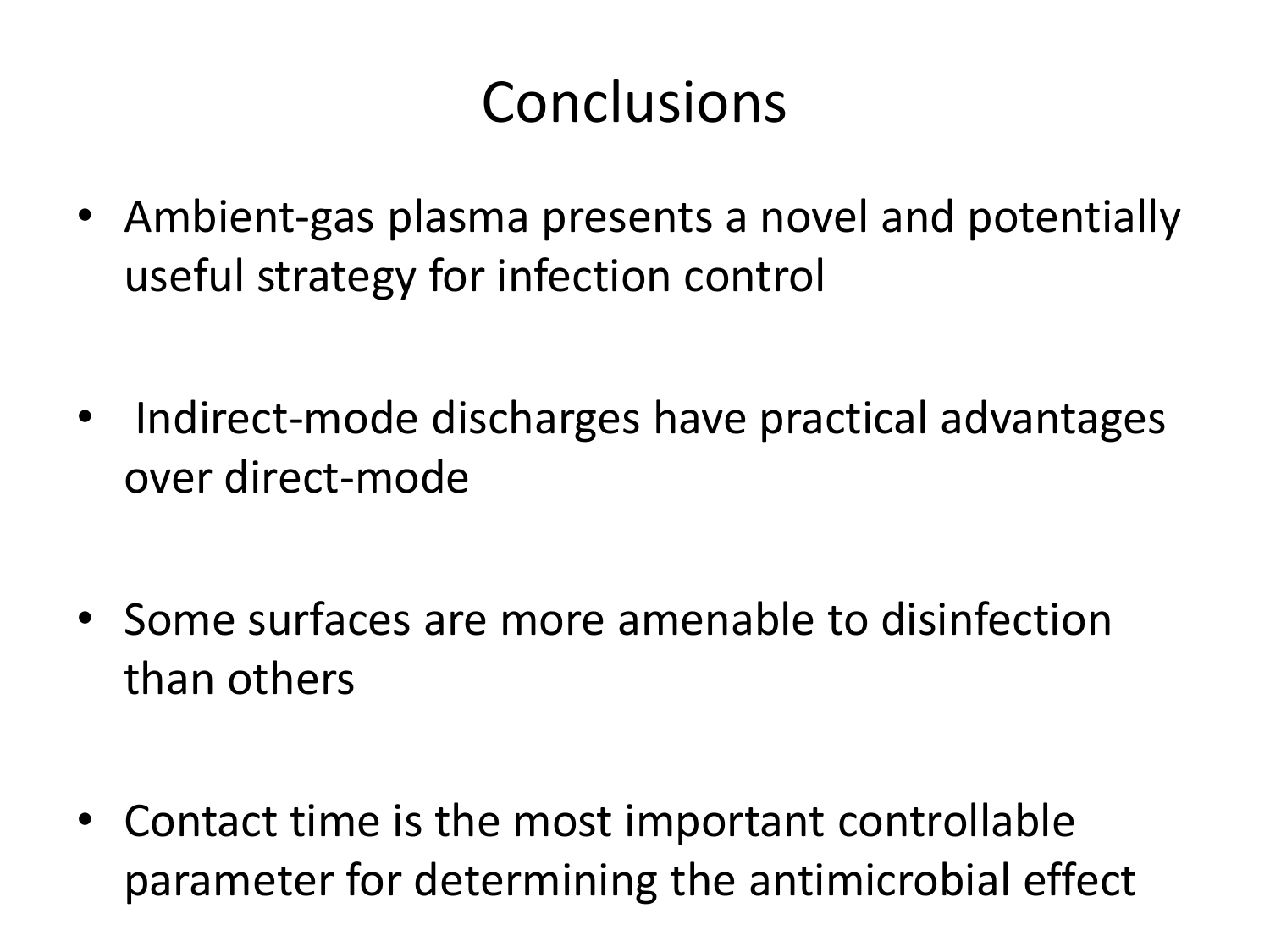### Remaining Questions and Next Steps

- What properties of a surface determine its susceptibility to plasma disinfection?
	- Can we correlate roughness, porosity, etc. to antimicrobial effect?
- What is plasma treatment actually doing to kill bacteria?
	- Can we detect biomolecule modifications with redox proteomic/lipidomic techniques?
	- Can we measure gene expression with microarrays?